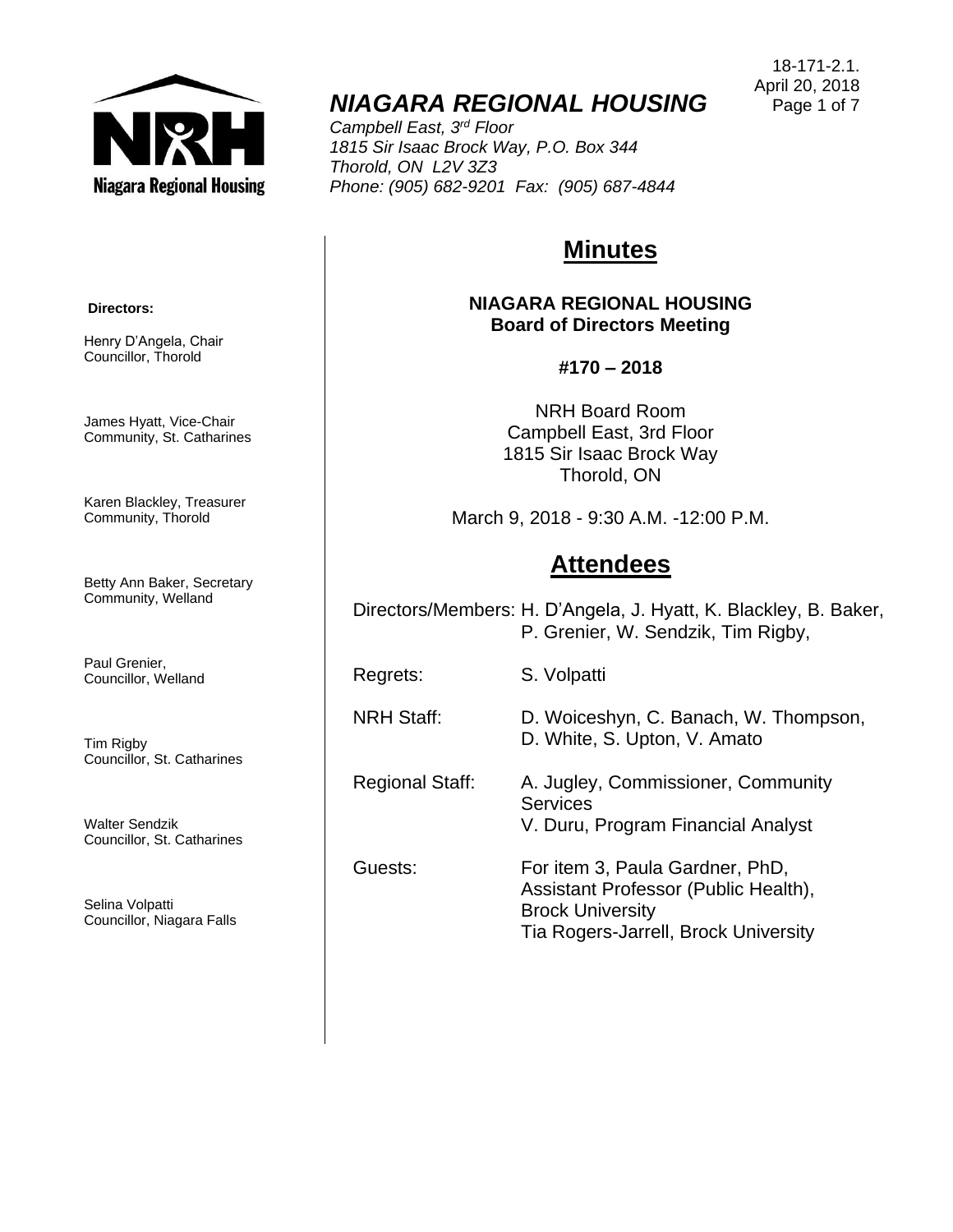A quorum being present, the meeting was called to order at 9:25 A.M. The Chair welcomed Betty Ann Baker to the Board.

#### **1. Adoption of Agenda/Declaration of Conflict**

Add NRH Surplus and Corporate Services Committee ASD Report under Business Arising.

*Moved by J. Hyatt Seconded by W. Sendzik*

#### *That the agenda be ADOPTED.*

No conflicts of interest were declared.

#### **2. Approval of Minutes**

2.1. Minutes of the February 9, 2018 Meeting

*Moved by W. Sendzik Seconded by K. Blackley*

*That the minutes of the February 9, 2018 meeting be ADOPTED.* 

*CARRIED*

- 2.2. Business Arising
	- 2.2.1. Carlton Street Development Update #8 18-170-2.2.1.
	- 2.2.2. Budget Snapshot of Carlton St. New Development 18-170-2.2.2.
		- Change completion to occupancy date.

*Moved by W. Sendzik Seconded by B. Baker*

#### *That the NRH Board of Directors RECEIVE 18-170-2.2.1., Carlton Street Development Update #8 and 2.2.2. Budget Snapshot of Carlton St. New Development, for information.*

*CARRIED*

#### 2.2.3. NRH Year-End Transfer

The Chair advised that the Corporate Services Committee (CSC) approved a yearend transfer to the NRH reserve of \$2.29 M to be directed towards the Niagara Falls intensification project.

*CARRIED*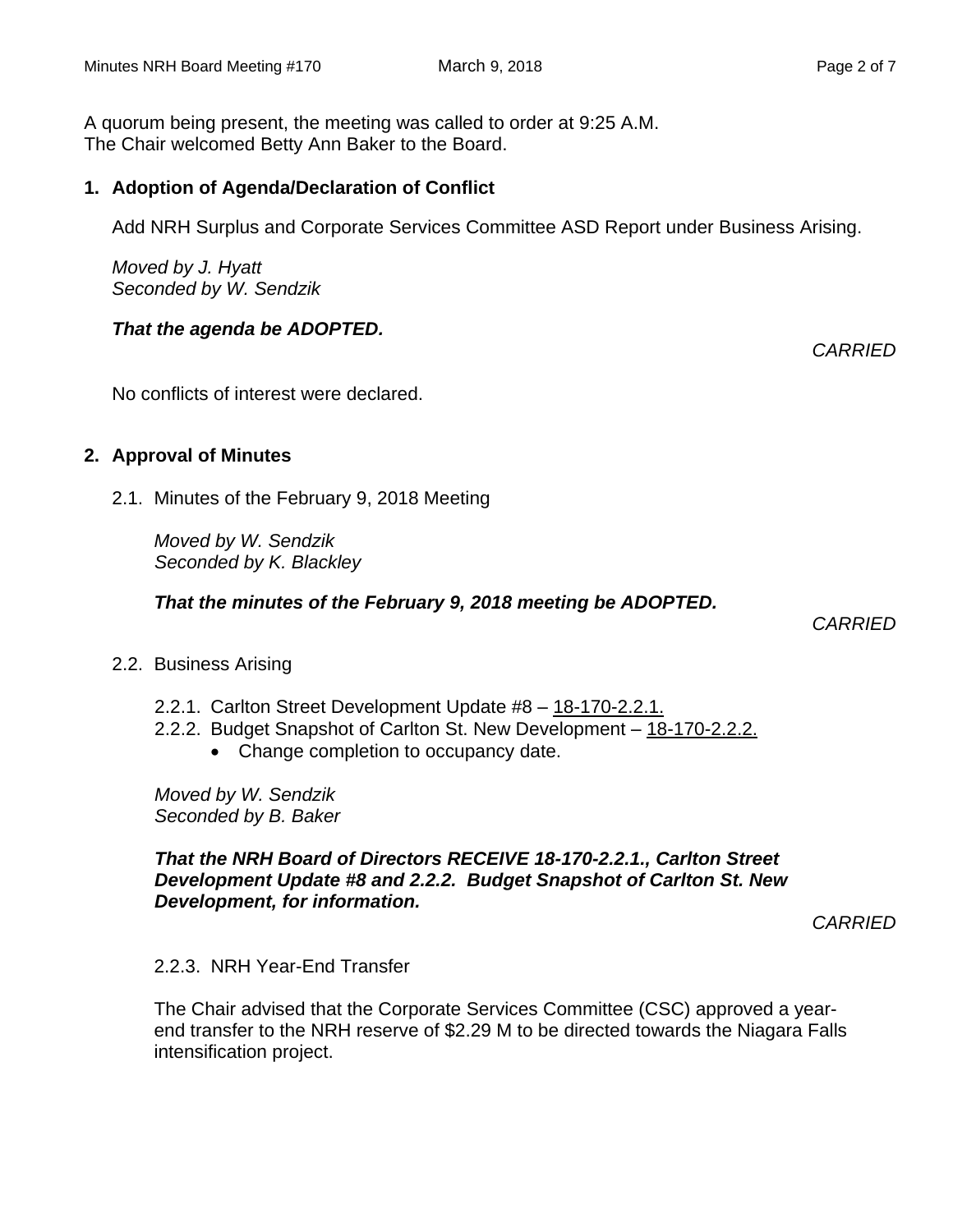2.2.4. Alternate Service Delivery Report to Corporate Services Committee (CSD 14-2018, March 7, 2018)

Directors sitting on the ASD Task Force advised that they were disappointed with the report as it contained faulty and/or mis-leading information; it failed to include all options. Because the report failed to clearly educate Council regarding nature of challenges, it is hoped that Council will approve a Committee of the Whole meeting to achieve this end.

*Moved by W. Sendzik Seconded by J. Hyatt*

#### *That the NRH Board of Directors RECEIVE the verbal reports regarding the NRH Surplus and ASD.*

*CARRIED*

Staff was directed to add this item to the next meeting agenda for further discussion.

**3.** Presentation – *Through Their Eyes* – Brock Partnership

Paula Gardner, PHD Assistant Professor (Public Health) Brock University and Tia Rogers-Jarrell, MA (Candidate), Community Health, Faculty of Applied Health Sciences and Healthy Communities Course Teaching Assistant, presented a slideshow and videos. Since 2014, NRH has partnered with the Brock Department of Health Sciences on *Through Their Eyes*, an intergenerational project exploring the Age Friendliness of Niagara. Seniors and university students discovered they have much in common and found the experience interesting and enjoyable. NRH has implemented their recommendations whenever possible.

*Moved by W. Sendzik Seconded by P. Grenier*

### *That the NRH Board of Directors RECEIVE, presentation 18-170-3., entitled Through Their Eyes, for information.*

*CARRIED*

## **4. Reports**

4.1. New NRH Structure – Committee and Advisory Group Director Assignments and Terms of Reference – Report 18-170-4.1.

*Moved by J. Hyatt Seconded by B. Baker*

**That Niagara Regional Housing Board of Directors APPROVE:** *1. LIFTING the suspension on Executive Committee meetings*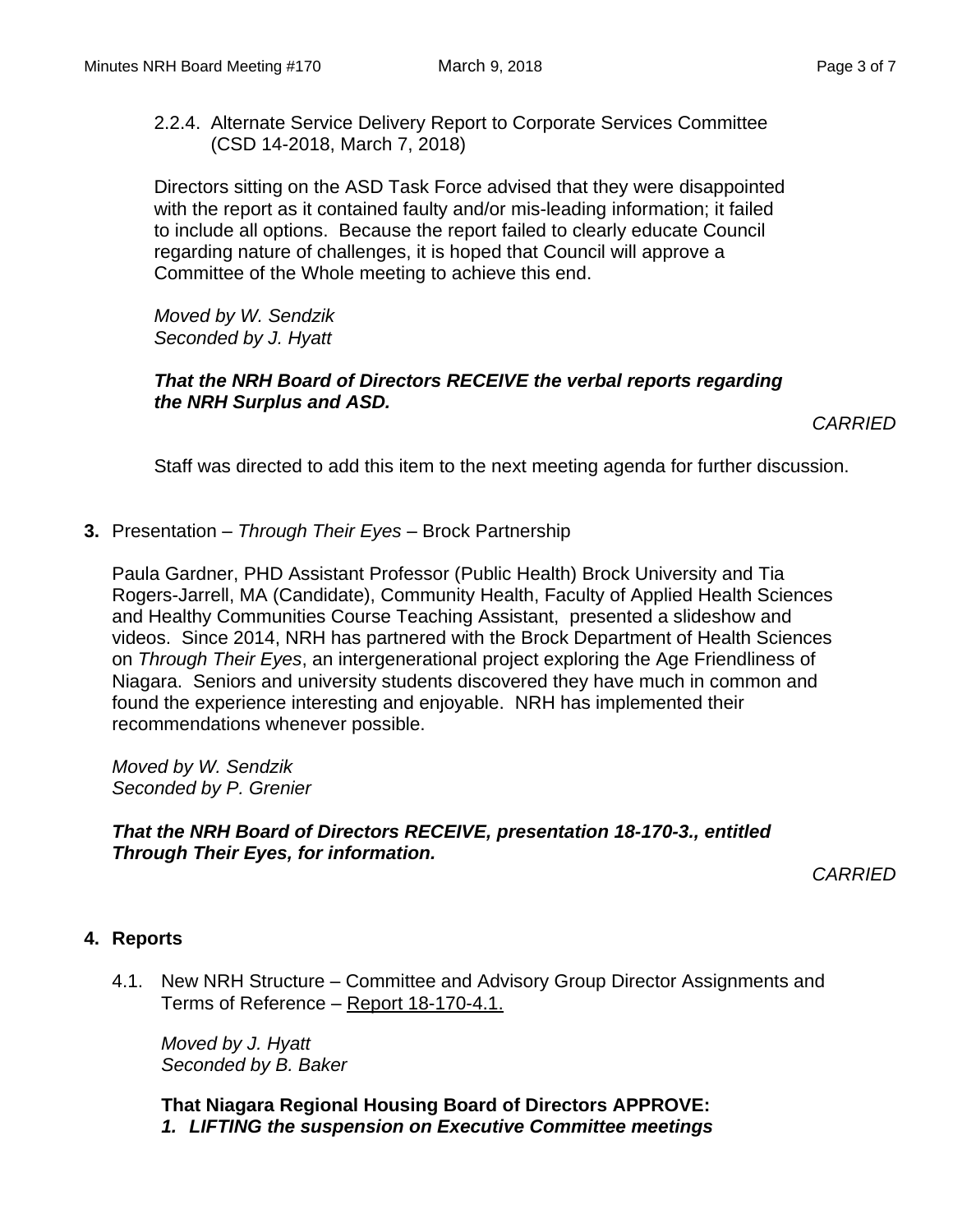- *2. DROPPING the Investment Committee (duties can be handled by the Executive)*
- *3. MAKING the Governance Committee ad hoc*
- *4. REMOVING IAH-E from the Development Committee title*
- *5. Staff INVESTIGATING alternate Appeal Committee structure; and,*
- *6. Committee/Advisory Group ASSIGNMENTS as follows:*

| <b>Committee/ Advisory Group</b>                                                                | <b>Director</b>                                                                                                    |
|-------------------------------------------------------------------------------------------------|--------------------------------------------------------------------------------------------------------------------|
| Executive                                                                                       | H. D'Angela - Chair<br>J. Hyatt - Vice-Chair<br>B. Baker - Secretary<br>K. Blackley - Treasurer                    |
| <b>Tender Awards</b>                                                                            | Co-Chairs:<br>J. Hyatt & T. Rigby                                                                                  |
| Appeals                                                                                         | All Directors as per sign up sheet                                                                                 |
| Development                                                                                     | H. D'Angela - Chair<br>J. Hyatt - Vice Chair<br>Tim Rigby                                                          |
| <b>Tenant Advisory Group (TAG)</b><br>1 Director + Backup                                       | <b>Vacant - Chair</b>                                                                                              |
| Provider Advisory Group (PAG)                                                                   | B. Baker - Chair                                                                                                   |
| Governance<br>3 or more Directors                                                               | To be determined should committee be<br>required                                                                   |
| Other: ASD<br>Membership requirements as per<br>Feb. 25, 2016 Council meeting &<br>CL-C 30-2016 | 2 NRH Councillor Directors:<br>H. D'Angela & S. Volpatti<br>2 NRH Non-Councillor Directors:<br>J. Hyatt & B. Baker |

*CARRIED*

The various committees and groups to review Terms of Reference (TOR) at their next meetings to determine if edits are required.

4.1.1. Appeal Hearing Sigh up Sheet – 18-170-4.1.1.

Directors were requested to indicate dates they were available to attend appeal hearings.

4.2. Manchester Incident Update – Memo 18-170-4.2.

*Moved by T. Rigby Seconded by B. Baker*

*That the Niagara Regional Housing (NRH) Board of Directors RECEIVE the Manchester Incident update for information.*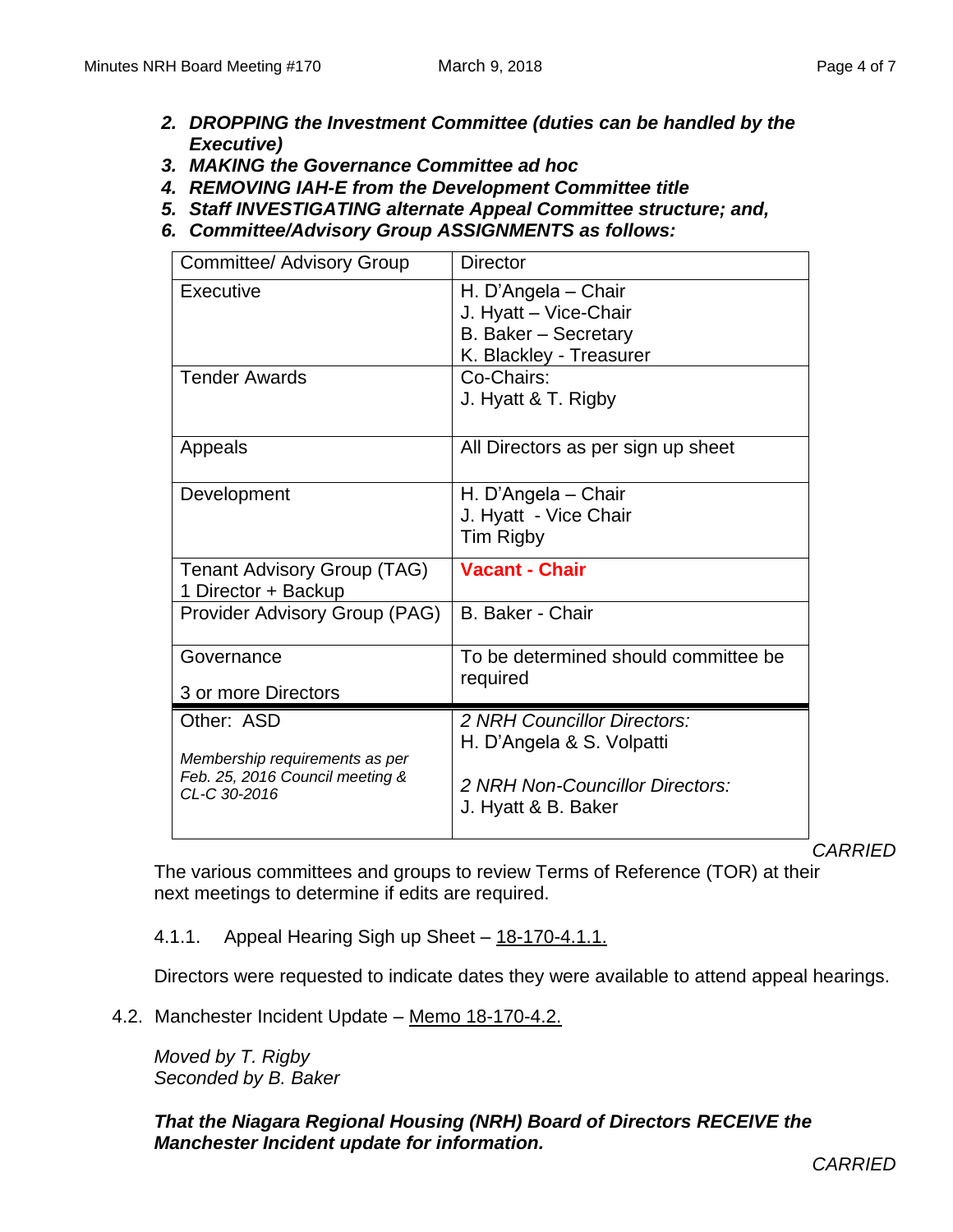Staff to include Mayor's office in when invites go out.

Action by: W. Thompson

**5.** New Business

There was no new business

- 6. Chief Executive Officers Report
	- 6.1. Financial Statements NRH Audited Financial Statements to be provided in April 2018
- 7. Committee/Advisory Group Meeting Minutes
	- 7.1. Tenant Advisory Group (TAG) Minutes Report 18-170-7.1.

*Moved by W. Sendzik Seconded by K. Blackley*

#### *That the NRH Board of Directors RECEIVE the minutes of the December 13, 2017, Tenant Advisory Group meeting, for information.*

*CARRIED*

- 8. For Information
	- 8.1. NRH 2017 Director Board and Committee Attendance Report 18-170-8.1.

*Moved by J. Hyatt Seconded by K. Blackley*

#### *That the NRH Board of Directors RECEIVE item 18-170-8.1., NRH 2017 Director Board and Committee Attendance for information.*

*CARRIED*

8.2. Housing Provider Forum February 22, 2018 – Impact of Cannabis Legislation on Social Housing – Memo 18-170-8.2.

K. Blackley provided a summary of the session, which presented insight on the various aspects of Social Hosing affected by the Cannabis Legislation. The forum was well attended with representation from other municipalities as well.

*Moved by K. Blackley Seconded by T. Rigby*

*That the NRH Board of Directors RECEIVE memo 18-170-8.2., Housing Provider Forum February 22, 2018 – Impact of Cannabis Legislation on Social Housing, for information.*

*CARRIED*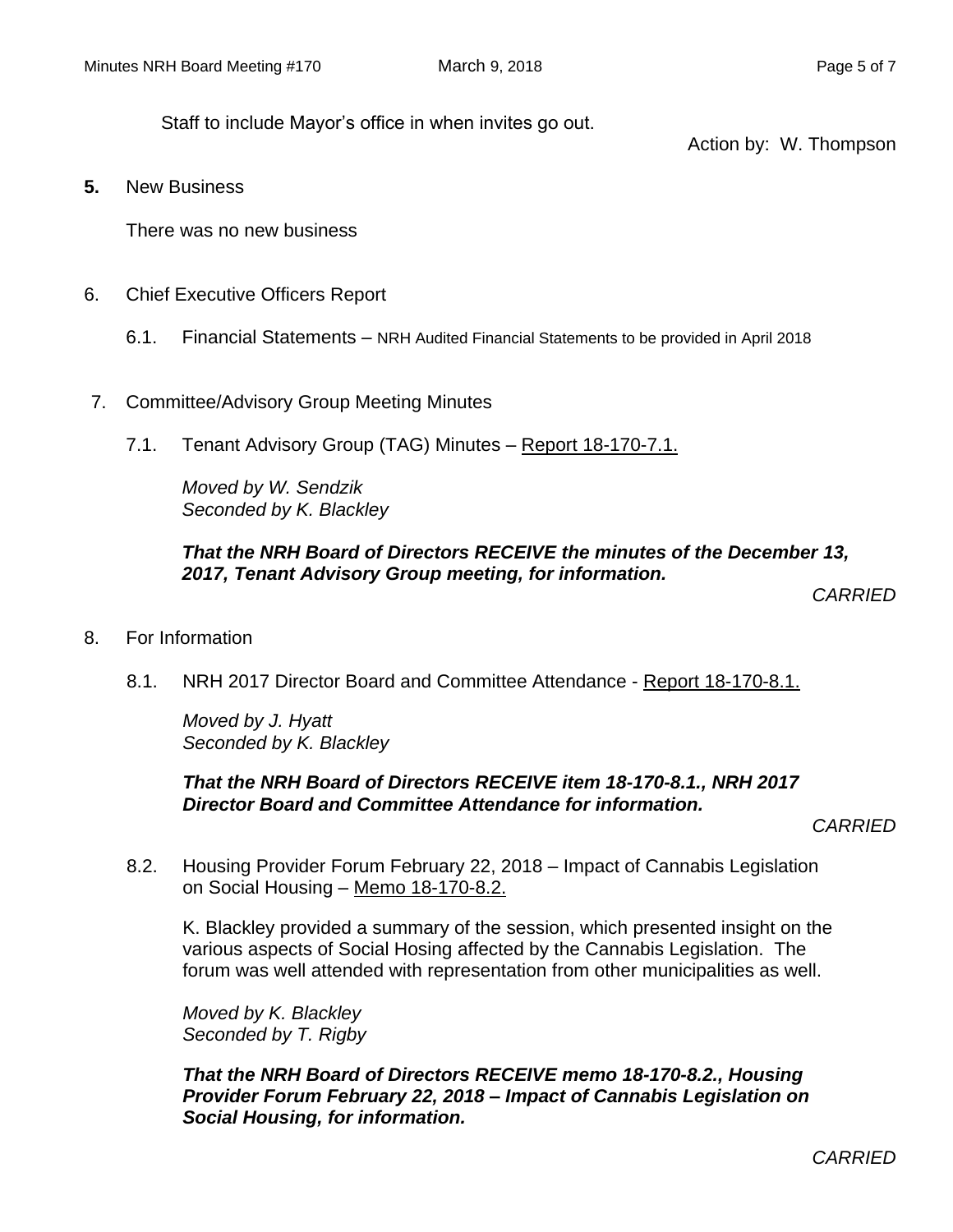8.3. Oath of Confidentiality – Item 18-170-8.3.

Directors were asked to sign and return the NRH Oath of Confidentiality.

8.4. NRH Property Tax Exemption Analysis CSC 4-2018 & CSD 36-2018; letter from Ann-Marie Norio, Deputy Regional Clerk to local Area Municipalities dated March 5, 2018. – Item 18-170-8.4.

*Moved by K. Blackley Seconded by B. Baker*

*That the NRH Board of Directors RECEIVE item 18-170-8.4., NRH Property Tax Exemption Analysis CSC 4-2018 & CSD 36-2018; letter from Ann-Marie Norio, Deputy Regional Clerk to local Area Municipalities dated March 5, 2018*, *for information.*

*CARRIED*

8.5. Letter Dated Feb. 27, 2018 from Minister Milczyn, to Chair Caslin, regarding the review of social and affordable housing in Ontario, included in the 2017 Auditor General's Report – Item 18-170-8.5.

*Moved by J. Hyatt Seconded by T. Rigby*

*That the NRH Board of Directors RECEIVE item 18-170-8.5., a Letter Dated Feb. 27, 2018 from Minister Milczyn, to Chair Caslin, regarding the review of social and affordable housing in Ontario, included in the 2017 Auditor General's Report*, *for information.*

*CARRIED*

9. Other Business

There was no other business.

10. Closed Session – 10:52 A.M.

With the exception of the Interim CEO and EA all other staff and guests left the meeting.

*Moved by P. Grenier Seconded by W. Sendzik*

*That the NRH Board of Directors MOVE INTO closed session to receive information of a confidential nature regarding litigation or potential litigation, including matters before administrative tribunals, affecting the municipality or local board – Stamford Kiwanis Update & Carlton St. Update, and to receive information of a confidential nature regarding personal matters about identifiable individuals including municipal or local board employees – CEO Recruitment.*

*CARRIED*